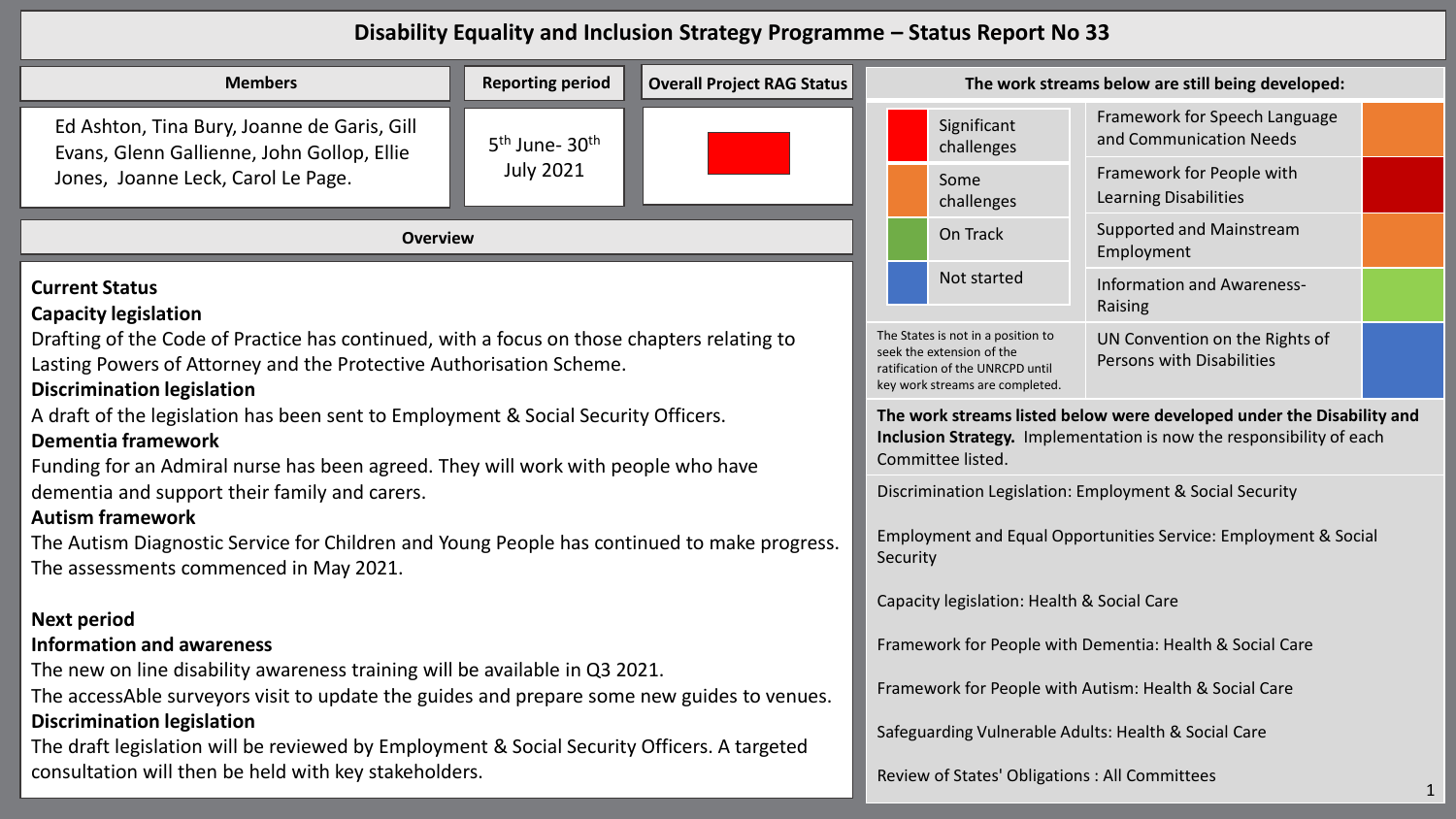## **Disability Equality and Inclusion Strategy Programme Board – Status Report – Work streams being developed**

| Framework for people with Speech,<br>Language and Communication Needs |                      | Current Status: 5 <sup>th</sup> June- 30 <sup>th</sup> July | Next Period: 31st July -24th September 2021 |
|-----------------------------------------------------------------------|----------------------|-------------------------------------------------------------|---------------------------------------------|
|                                                                       |                      | No update                                                   | No update                                   |
| Project Lead:                                                         | <b>HSC</b>           |                                                             |                                             |
| Target Completion Date:                                               | Revised July<br>2021 |                                                             |                                             |
| <b>RAG Status:</b>                                                    | Amber                |                                                             |                                             |

| Framework for people with Learning |            | Current Status: 5 <sup>th</sup> June- 30 <sup>th</sup> July                     | Next Period: 31 <sup>st</sup> July -24 <sup>th</sup> September 2021 |
|------------------------------------|------------|---------------------------------------------------------------------------------|---------------------------------------------------------------------|
| <b>Disabilities</b>                |            | Currently paused due to Business As Usual (BAU) pressures with key              | Currently paused due to BAU pressures with key senior roles         |
| <b>Project Lead:</b>               | <b>HSC</b> | senior roles within the service that are currently vacant.                      | within the service that are currently vacant.                       |
| <b>Target Completion Date:</b>     | <b>TBC</b> | Risks<br>Staff resources due to increased workload on top of Business as Usual. |                                                                     |
| <b>RAG Status:</b>                 | <b>Red</b> |                                                                                 |                                                                     |

| Supported and mainstream employment |                                 | Current Status: 5 <sup>th</sup> June- 30 <sup>th</sup> July                                      | Next Period: 31 <sup>st</sup> July -24 <sup>th</sup> September 2021                                                                                                                |
|-------------------------------------|---------------------------------|--------------------------------------------------------------------------------------------------|------------------------------------------------------------------------------------------------------------------------------------------------------------------------------------|
| Project Lead:                       | ESS                             | <b>Map of Services chart</b>                                                                     | <b>Map of Services chart</b>                                                                                                                                                       |
| <b>Target Completion Date:</b>      | Revised to<br>September<br>2021 | A paper was presented to the Programme Board summarising the<br>findings of the Project to date. | A workshop will be organised, involving the organisations who<br>provided information about their services. The findings of the<br>report will be discussed and next steps agreed. |
| <b>RAG Status:</b>                  | Amber                           |                                                                                                  |                                                                                                                                                                                    |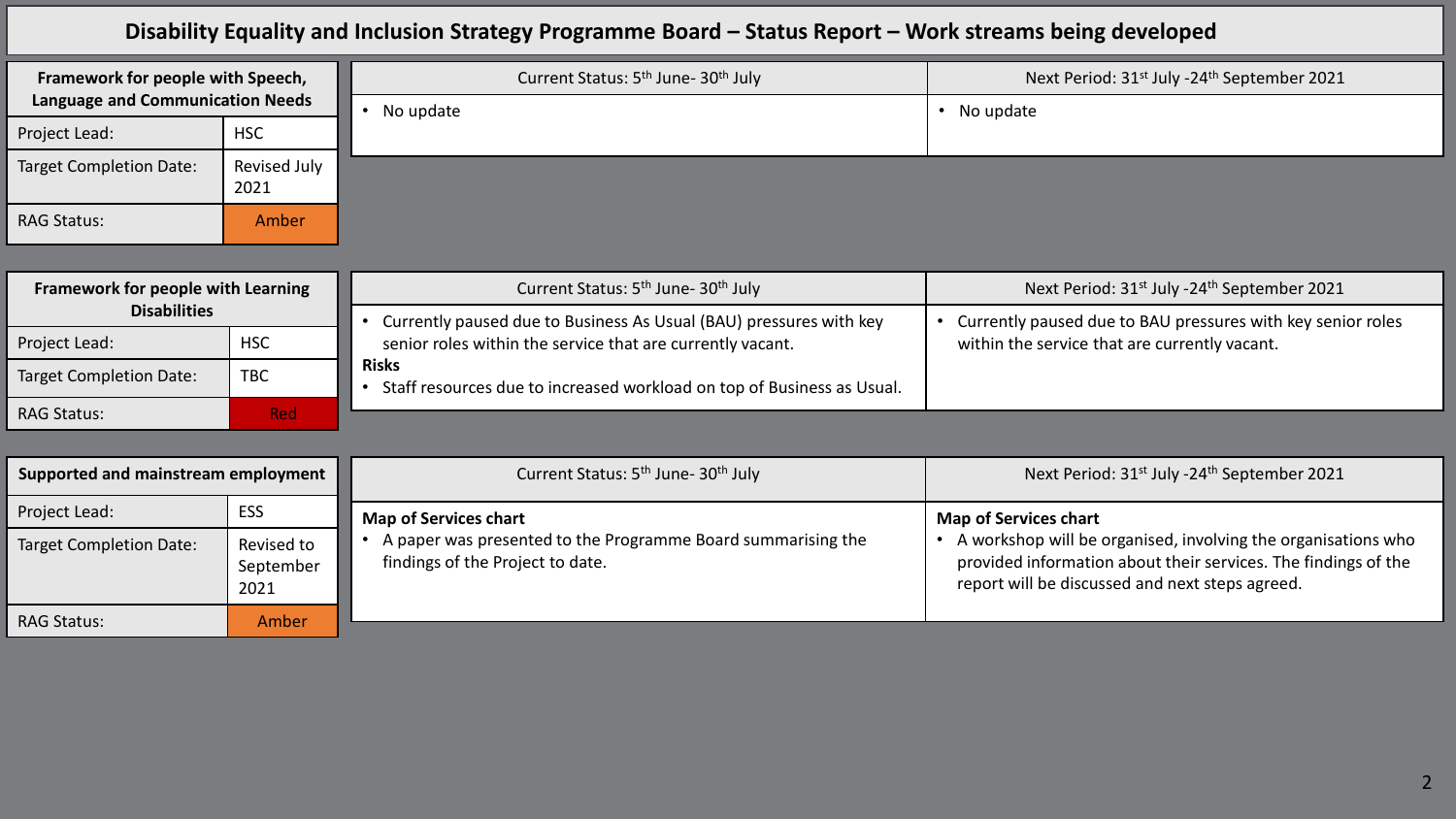| <b>Information &amp; awareness raising</b> |         | Current Status: 5 <sup>th</sup> June-30 <sup>th</sup> July 2021                                                                                                                                                                                                                                                                                                                                                                                                                                                                                                                                                                                                                                                                                                                                                                                                                                                                                                                                                                                                                                                                                                                                                                                                                                                                                                                                                                                                                                                                                                                                                                                                                                                                                                                                                                                                                                                                | Next Period: 31 <sup>st</sup> July -24 <sup>th</sup> September 2021                            |
|--------------------------------------------|---------|--------------------------------------------------------------------------------------------------------------------------------------------------------------------------------------------------------------------------------------------------------------------------------------------------------------------------------------------------------------------------------------------------------------------------------------------------------------------------------------------------------------------------------------------------------------------------------------------------------------------------------------------------------------------------------------------------------------------------------------------------------------------------------------------------------------------------------------------------------------------------------------------------------------------------------------------------------------------------------------------------------------------------------------------------------------------------------------------------------------------------------------------------------------------------------------------------------------------------------------------------------------------------------------------------------------------------------------------------------------------------------------------------------------------------------------------------------------------------------------------------------------------------------------------------------------------------------------------------------------------------------------------------------------------------------------------------------------------------------------------------------------------------------------------------------------------------------------------------------------------------------------------------------------------------------|------------------------------------------------------------------------------------------------|
| Project Lead:                              | ESS     | Information:<br>• Disability Officer attended the Revenue Service customer forum to                                                                                                                                                                                                                                                                                                                                                                                                                                                                                                                                                                                                                                                                                                                                                                                                                                                                                                                                                                                                                                                                                                                                                                                                                                                                                                                                                                                                                                                                                                                                                                                                                                                                                                                                                                                                                                            | <b>Information</b><br>• The accessAble surveyors are due to visit in September. They           |
| <b>Target Completion Date:</b>             | ongoing | represent customers who might have different access needs.<br>Disability Officer attended a States of Guernsey Human Resources                                                                                                                                                                                                                                                                                                                                                                                                                                                                                                                                                                                                                                                                                                                                                                                                                                                                                                                                                                                                                                                                                                                                                                                                                                                                                                                                                                                                                                                                                                                                                                                                                                                                                                                                                                                                 | will update changes to current guides and review a number of<br>new venues across the islands. |
| <b>RAG Status:</b>                         | Green   | meeting to provide information about the timeline and requirements<br>of the legislation.<br>The second External Stakeholder group met on MS teams. Feedback<br>was given to the group following the training needs survey and an<br>update was provided about the progress of the different<br>implementation workstreams.<br>Radar toilet keys are available from the Guernsey Information Centre,<br>(which reopened on the 1 <sup>st</sup> July) Health Connections at the Princess<br>Elizabeth Hospital and the Pre loved shop in Smith Street. The Visit<br>Guernsey website and the signpost website have been updated with<br>this information.<br>The Japanese pavilion at Saumarez park is currently being rebuilt by<br>the Rotary Club of Guernsey as part of their 100 <sup>th</sup> anniversary<br>celebrations. Access to the pavilion will be via a ramp which will mean<br>is can be accessed more easily by wheelchair users.<br>A quiet area will now be provided at all Guernsey museum public<br>events, such as the special Castle open days. This will benefit those for<br>whom busy and noisy events can be over whelming. The Governor's<br>garden is often be used as a Quiet Space because it is peaceful and<br>sheltered from the wind.<br>The signpost website "Information about Guernsey" pages were<br>updated.<br>• Now that the summer has arrived and islanders and visitors are out<br>and about, the beach guide and the Guernsey access guide (which can<br>both be downloaded and printed) were promoted on social media.<br>The beach guide gives information about beaches that are accessed<br>by slipways, and therefore more accessible for wheelchair users, and<br>also has information about facilities and parking nearby.<br>An online access guide is also available, in the <b>AccessAble guide</b> ,<br>which has access information about many venues across Guernsey. | The signpost website "Support which is available" pages will be<br>updated.                    |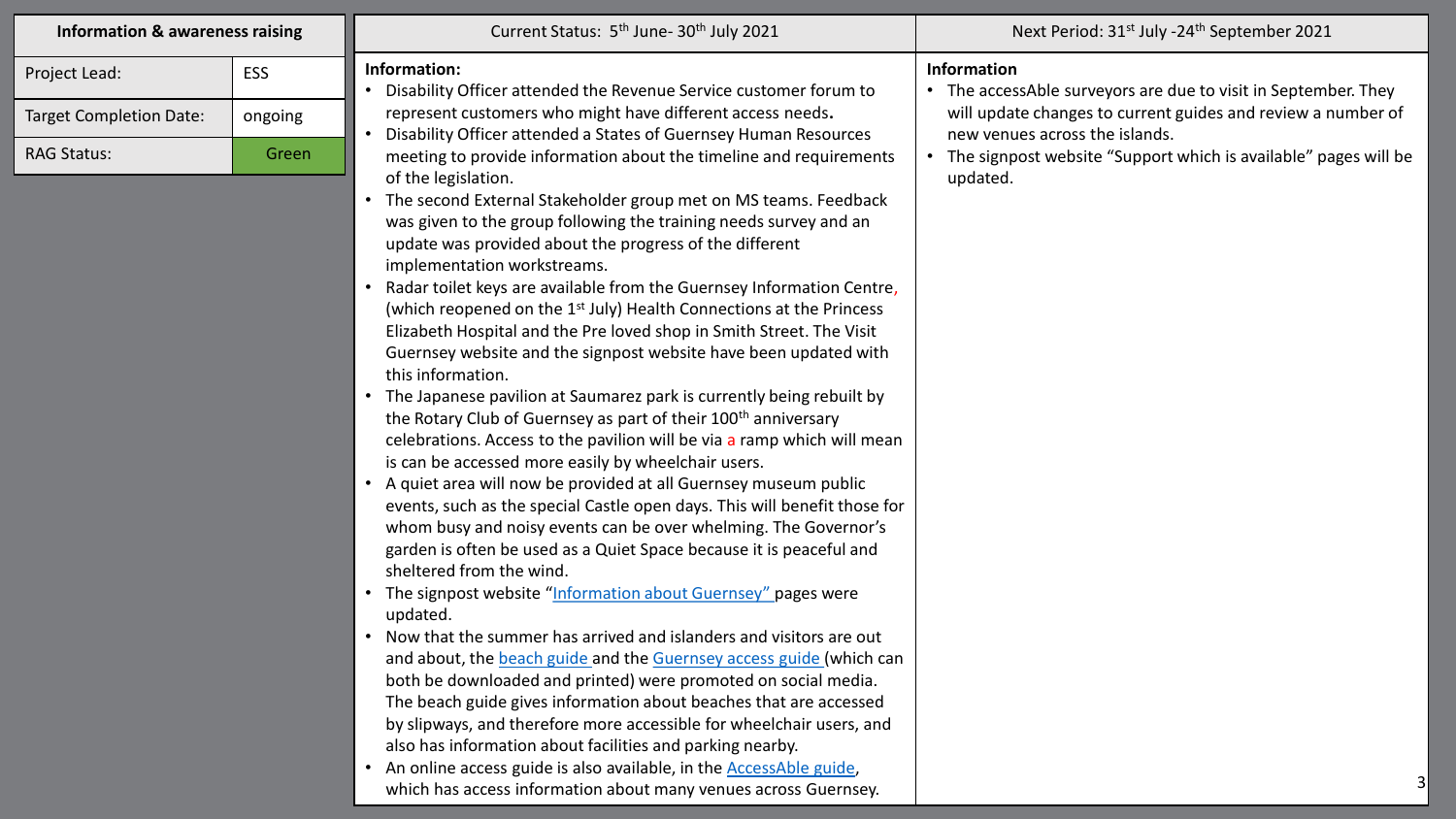| <b>Information &amp; awareness raising</b> |            | Current Status: 5 <sup>th</sup> June- 30 <sup>th</sup> July 2021                                                                                                                                                                                                                                                                                                                                                                                                                                                                                                                                                                                                                                                                                                                                                                                                                                                                                                                                                                                                                                                                            | Next Period: 31 <sup>st</sup> July -24 <sup>th</sup> September 2021                                                                                                                                                                                                                                                                                                                                                                                                                                                                                                                                                                                                                                                                                                                                                                                                                                                                                                                                                                                                                                                                                                                                                                                                                                         |
|--------------------------------------------|------------|---------------------------------------------------------------------------------------------------------------------------------------------------------------------------------------------------------------------------------------------------------------------------------------------------------------------------------------------------------------------------------------------------------------------------------------------------------------------------------------------------------------------------------------------------------------------------------------------------------------------------------------------------------------------------------------------------------------------------------------------------------------------------------------------------------------------------------------------------------------------------------------------------------------------------------------------------------------------------------------------------------------------------------------------------------------------------------------------------------------------------------------------|-------------------------------------------------------------------------------------------------------------------------------------------------------------------------------------------------------------------------------------------------------------------------------------------------------------------------------------------------------------------------------------------------------------------------------------------------------------------------------------------------------------------------------------------------------------------------------------------------------------------------------------------------------------------------------------------------------------------------------------------------------------------------------------------------------------------------------------------------------------------------------------------------------------------------------------------------------------------------------------------------------------------------------------------------------------------------------------------------------------------------------------------------------------------------------------------------------------------------------------------------------------------------------------------------------------|
| continued                                  |            | <b>Accessible transport</b><br>Improvements were carried out at Les Banques, near to the Red Lion,<br>including a new central pedestrian refuge with illuminated bollards.<br>End of footpath dropped kerbs and blister paving were installed at the<br>junction of Rue des Brehauts/Rue des Raies, St Pierre du Bois.<br>• Al fresco dining is being trialled along the Town Quay to enhance the<br>area. A new walkway has been introduced along part of the loading bay,<br>and consideration has been taken to ensure that pavement to roadway<br>navigation is as easy as possible.<br><b>Awareness raising</b><br>• The Disability Officer and third sector colleagues presented a training<br>session on Diversity to prisoners. This was a part of a City and Guilds<br>Employability Unit on Diversity. The session covered such topics as :<br>What is diversity? The difference between diversity and inclusion, and a<br>discussion about the diversity of Guernsey society.<br><b>Awareness training</b><br>• A total of 3287 have signed up to the online training. 104 people have<br>completed the training so far in 2021. | <b>Accessible transport</b><br>Ongoing improvements, where practical, as part of planned<br>road resurfacing works including new or widened footpaths,<br>dropped kerbs, blister paving and formal or informal crossing<br>points.<br>• A programme of installing new bus shelters at key areas which<br>will have dropped kerbs and be accessible for all users<br>Commitment to installing new/improving street lighting and<br>dropped kerbs/blisters at zebra crossings across the Island.<br><b>Awareness raising</b><br>• A webinar style training, about hidden disabilities and the<br>sunflower lanyards, has been organised for the 12 <sup>th</sup> September.<br>This will be promoted across relevant States departments.<br>A session about the AccessAble online guide has been<br>organised for the 20 <sup>th</sup> September. The top tips booklet, which is<br>circulated following the awareness session, now also includes<br>a section of hospitality and hotels/accommodation providers.<br><b>Awareness training</b><br>• A new online disability awareness training course is in the final<br>stages of development and will be available in Q3 2021.<br>Online Disability training for managers is currently being<br>developed and will be available towards the end of Q3 2021. |
| UN Convention on the Rights of Persons     |            | Current Status: 5 <sup>th</sup> June- 30 <sup>th</sup> July 2021                                                                                                                                                                                                                                                                                                                                                                                                                                                                                                                                                                                                                                                                                                                                                                                                                                                                                                                                                                                                                                                                            | Next Period: 31 <sup>st</sup> July -24 <sup>th</sup> September 2021                                                                                                                                                                                                                                                                                                                                                                                                                                                                                                                                                                                                                                                                                                                                                                                                                                                                                                                                                                                                                                                                                                                                                                                                                                         |
| with Disabilities (UNCRPD)                 |            | The States is not in a position to seek the extension of the ratification of                                                                                                                                                                                                                                                                                                                                                                                                                                                                                                                                                                                                                                                                                                                                                                                                                                                                                                                                                                                                                                                                |                                                                                                                                                                                                                                                                                                                                                                                                                                                                                                                                                                                                                                                                                                                                                                                                                                                                                                                                                                                                                                                                                                                                                                                                                                                                                                             |
| Project Lead:                              | ESS        | the UNCRPD until key work streams are completed.                                                                                                                                                                                                                                                                                                                                                                                                                                                                                                                                                                                                                                                                                                                                                                                                                                                                                                                                                                                                                                                                                            |                                                                                                                                                                                                                                                                                                                                                                                                                                                                                                                                                                                                                                                                                                                                                                                                                                                                                                                                                                                                                                                                                                                                                                                                                                                                                                             |
| <b>Target Completion Date:</b>             | <b>TBC</b> |                                                                                                                                                                                                                                                                                                                                                                                                                                                                                                                                                                                                                                                                                                                                                                                                                                                                                                                                                                                                                                                                                                                                             |                                                                                                                                                                                                                                                                                                                                                                                                                                                                                                                                                                                                                                                                                                                                                                                                                                                                                                                                                                                                                                                                                                                                                                                                                                                                                                             |
| <b>RAG Status:</b>                         |            |                                                                                                                                                                                                                                                                                                                                                                                                                                                                                                                                                                                                                                                                                                                                                                                                                                                                                                                                                                                                                                                                                                                                             |                                                                                                                                                                                                                                                                                                                                                                                                                                                                                                                                                                                                                                                                                                                                                                                                                                                                                                                                                                                                                                                                                                                                                                                                                                                                                                             |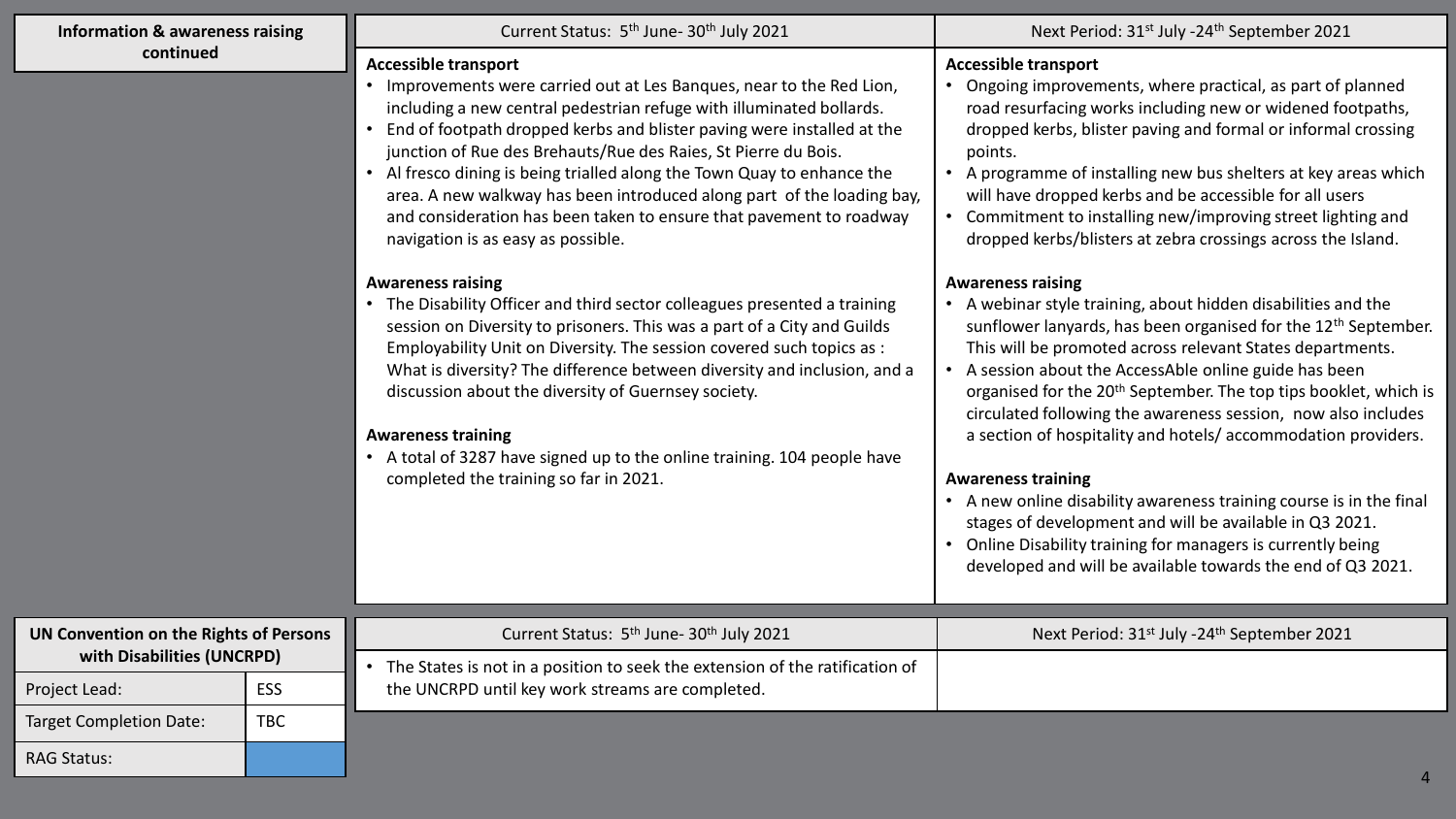## **Disability Equality and Inclusion Strategy Programme Board – Status Report – Work streams being implemented**

| <b>Discrimination Legislation</b>          |                              | Current Status: 5 <sup>th</sup> June- 30 <sup>th</sup> July 2021                                                                                                                                                                                                                                                                                                                                                                                                                                                                                                                                                                                                                                                                                                                                                                                                                                                                                                                                                                                                                                                                                             | Next Period: 31 <sup>st</sup> July -24 <sup>th</sup> September 2021                                                                                                                                                                                                                                                                                                                                                                                                                                                                                                                                                                                                                                                                                                                                                                    |
|--------------------------------------------|------------------------------|--------------------------------------------------------------------------------------------------------------------------------------------------------------------------------------------------------------------------------------------------------------------------------------------------------------------------------------------------------------------------------------------------------------------------------------------------------------------------------------------------------------------------------------------------------------------------------------------------------------------------------------------------------------------------------------------------------------------------------------------------------------------------------------------------------------------------------------------------------------------------------------------------------------------------------------------------------------------------------------------------------------------------------------------------------------------------------------------------------------------------------------------------------------|----------------------------------------------------------------------------------------------------------------------------------------------------------------------------------------------------------------------------------------------------------------------------------------------------------------------------------------------------------------------------------------------------------------------------------------------------------------------------------------------------------------------------------------------------------------------------------------------------------------------------------------------------------------------------------------------------------------------------------------------------------------------------------------------------------------------------------------|
| Project Lead:<br>Proposals accepted        | <b>ESS</b><br>Implementation | <b>Explain New Discrimination Law</b><br><b>Promote Equality</b><br><b>Implementation of complaints handling</b><br>• A draft of the legislation has been sent to Employment & Social<br>Security Officers and will be reviewed internally in August/September.<br>Following the request for quotations for the provision of the training<br>to support the implementation of the legislation, quotations for both<br>the training and guidance documents were received. Initial evaluation<br>and interviews have been completed.<br>Recruitment of tribunal members - all assessment centre days have<br>been held.<br>Another meeting of the States preparedness group has been held.<br>• Meeting of the external stakeholder group held on 22nd June.<br>Briefing to all States Members on 9th July 2021.<br>Response to the Guernsey Policy and Economic Group report was<br>drafted.<br>Government Work Plan - phase 2 has been split into phase 2a and<br>$\bullet$<br>phase 2b (2b is equal pay for work of equal value). An amendment to<br>undertake the policy work on equal pay for work of equal value was<br>narrowly defeated in the States. | <b>Explain new Discrimination Law</b><br><b>Promote Equality</b><br><b>Implementation of complaints handling</b><br>• Review draft legislation internally and revise in preparation for<br>targeted consultation with stakeholders (aim late October).<br>• Quotations for training and guidance - paper will be prepared<br>and submitted to the Committee for Employment & Social<br>Security to advise of the preferred bidder or bidders.<br>• Submission of religion or belief and sexual orientation policy<br>letter.<br>Recruitment - advertise tribunal secretary, project manager and<br>$\bullet$<br>advice and conciliation officer roles.<br>• Submission of policy letter regarding the Employment<br>Discrimination Tribunal panel and chairs from Jan 2022.<br>Planning of awareness raising sessions for autumn 2021. |
| <b>Employment and Equal Opportunities</b>  |                              | Current Status: 5 <sup>th</sup> June- 30 <sup>th</sup> July 2021                                                                                                                                                                                                                                                                                                                                                                                                                                                                                                                                                                                                                                                                                                                                                                                                                                                                                                                                                                                                                                                                                             | Next Period: 31 <sup>st</sup> July -24 <sup>th</sup> September 2021                                                                                                                                                                                                                                                                                                                                                                                                                                                                                                                                                                                                                                                                                                                                                                    |
| <b>Service: Expansion and Independence</b> |                              | Make more independent                                                                                                                                                                                                                                                                                                                                                                                                                                                                                                                                                                                                                                                                                                                                                                                                                                                                                                                                                                                                                                                                                                                                        |                                                                                                                                                                                                                                                                                                                                                                                                                                                                                                                                                                                                                                                                                                                                                                                                                                        |
| Project Lead:                              | <b>ESS</b>                   | At the moment moving towards a more independent model has been<br>given a lower priority than drafting the legislation, providing                                                                                                                                                                                                                                                                                                                                                                                                                                                                                                                                                                                                                                                                                                                                                                                                                                                                                                                                                                                                                            |                                                                                                                                                                                                                                                                                                                                                                                                                                                                                                                                                                                                                                                                                                                                                                                                                                        |
| Proposals accepted                         | Implementation               | education, training and awareness raising, carrying out the prejudice<br>and discrimination survey and ensuring that both the Employment &<br>Equal Opportunities Service and the Tribunal are ready to handle<br>complaints under the new discrimination Ordinance by 2022.                                                                                                                                                                                                                                                                                                                                                                                                                                                                                                                                                                                                                                                                                                                                                                                                                                                                                 | 5                                                                                                                                                                                                                                                                                                                                                                                                                                                                                                                                                                                                                                                                                                                                                                                                                                      |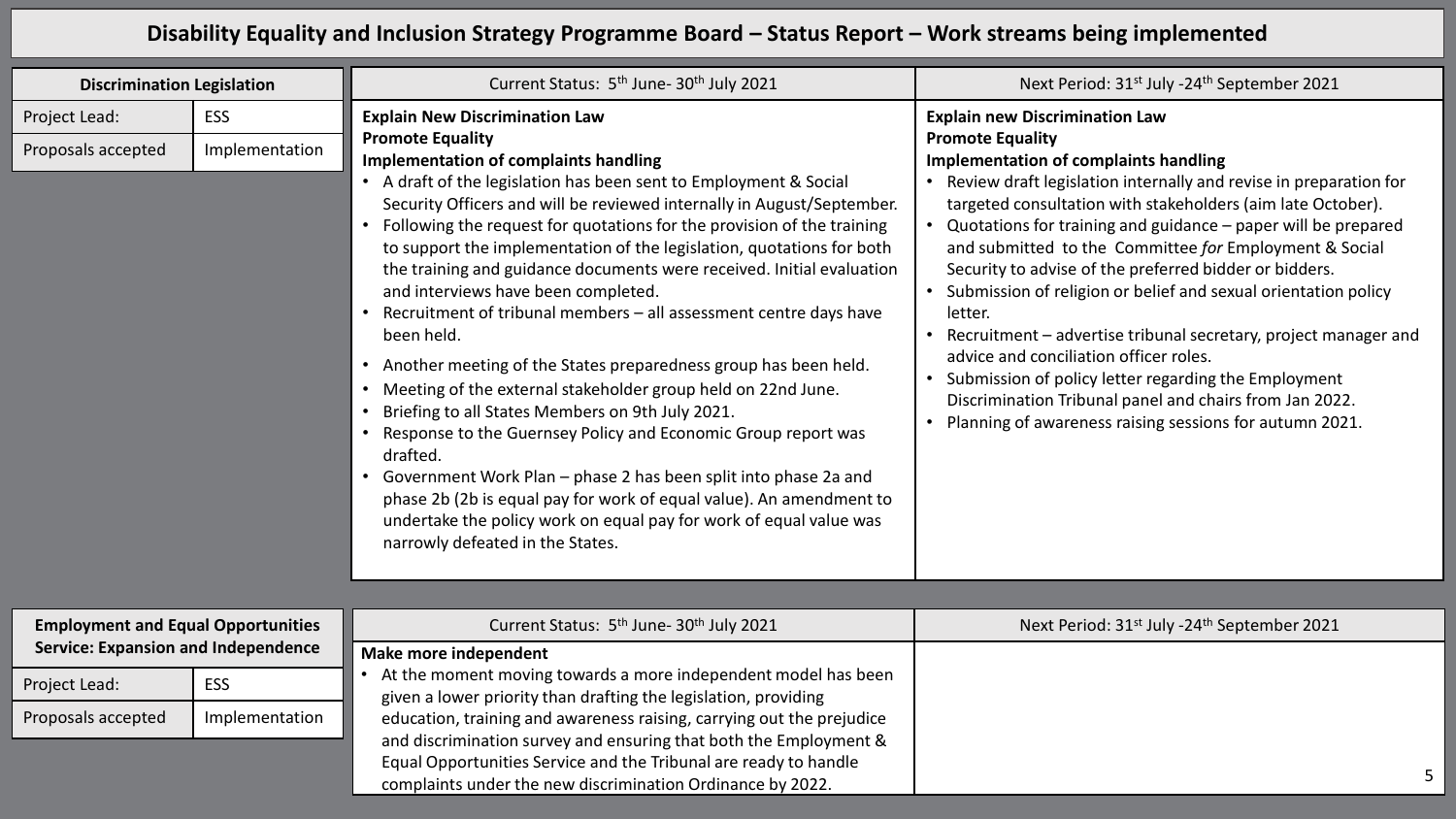| <b>Capacity Legislation</b>         |                              | Current Status: 5 <sup>th</sup> June- 30 <sup>th</sup> July 2021                                                                                                                                                                                                                                                                                                                                                                                                                                                                                                                                                                                                                                                                                                                                                                                                                                                                                                                                                                                                                                | Next Period: 31 <sup>st</sup> July -24 <sup>th</sup> September 2021                                                                                                                                                                                                                                                                                                                                                                                                                                                                                                                                                                                              |
|-------------------------------------|------------------------------|-------------------------------------------------------------------------------------------------------------------------------------------------------------------------------------------------------------------------------------------------------------------------------------------------------------------------------------------------------------------------------------------------------------------------------------------------------------------------------------------------------------------------------------------------------------------------------------------------------------------------------------------------------------------------------------------------------------------------------------------------------------------------------------------------------------------------------------------------------------------------------------------------------------------------------------------------------------------------------------------------------------------------------------------------------------------------------------------------|------------------------------------------------------------------------------------------------------------------------------------------------------------------------------------------------------------------------------------------------------------------------------------------------------------------------------------------------------------------------------------------------------------------------------------------------------------------------------------------------------------------------------------------------------------------------------------------------------------------------------------------------------------------|
| Project Lead:<br><b>RAG Status:</b> | <b>HSC</b><br>Implementation | Drafting of the Code of Practice has continued, with a focus on those<br>chapters relating to Lasting Powers of Attorney (LPA) and the<br>Protective Authorisation Scheme.<br>$\bullet$<br>Discussions have taken place at an operational level within Health &<br>Social Care to plan for the introduction of the Protective<br>Authorisations Scheme. Support continues to be provided by St<br>James' Chambers and the independent Social Work Adviser.<br>The Committee for Health & Social Care has approved the draft<br>Ordinance for Lasting Powers of Attorney, for engagement with<br>stakeholders starting in August 2021.<br>The Capacity Law is identified as a high priority for legislative drafting<br>in the Government Work Plan, which was approved by the States of<br>Deliberation in July 2021. Implementation of the Law is also<br>prioritised within the Plan.                                                                                                                                                                                                         | • Continue to progress the work relating to the Protective<br>Authorisation Scheme, including the Code of Practice.<br>• Give further consideration to how to approach the training<br>required to support the introduction of the Protective<br>Authorisation Scheme.<br>• Consult on the draft Ordinance for Lasting Powers of Attorney<br>with key stakeholders. The closing date will be 24 <sup>th</sup> September<br>2021.<br>• Finalise Lasting Powers of Attorney Ordinance and seek<br>Committee approval.<br>• Continue to develop guidance notes and the paperwork required<br>to support the registration process for Lasting Powers of<br>Attorney. |
| Framework for people with Dementia  |                              | Current Status: 5 <sup>th</sup> June- 30 <sup>th</sup> July 2021                                                                                                                                                                                                                                                                                                                                                                                                                                                                                                                                                                                                                                                                                                                                                                                                                                                                                                                                                                                                                                | Next Period: 31 <sup>st</sup> July -24 <sup>th</sup> September 2021                                                                                                                                                                                                                                                                                                                                                                                                                                                                                                                                                                                              |
| Project Lead:<br>Framework written  | <b>HSC</b><br>Implementation | Senior staff from the Older Adult Mental Health service provided an<br>update of implementation of the framework for the Programme<br>Board.<br>Funding for the Admiral Nurse position for has been agreed. A<br>consultation meeting has been held with the key stakeholders in<br>Guernsey and representatives from Dementia UK via MS Teams. The<br>meeting confirmed that that the Admiral Nurse position can be<br>tailored to suit each individual service. A further meeting will take<br>place to discuss how the local role will be tailored to meet local needs.<br>• Admiral Nurses are always focussed on dementia, particularly post-<br>diagnosis and have the interest of carers at heart. They can also be<br>involved in service development and education. This can help to raise<br>standards across the acute hospital services for people with dementia.<br>This would be a useful approach as many of our current Older Adult<br>team are involved in the core clinical work of dementia diagnosis in<br>community and addressing complicated dementia cases in community | Update each quarter as the work stream is in the implementation<br>phase.                                                                                                                                                                                                                                                                                                                                                                                                                                                                                                                                                                                        |
|                                     |                              | and within care homes                                                                                                                                                                                                                                                                                                                                                                                                                                                                                                                                                                                                                                                                                                                                                                                                                                                                                                                                                                                                                                                                           | 6                                                                                                                                                                                                                                                                                                                                                                                                                                                                                                                                                                                                                                                                |